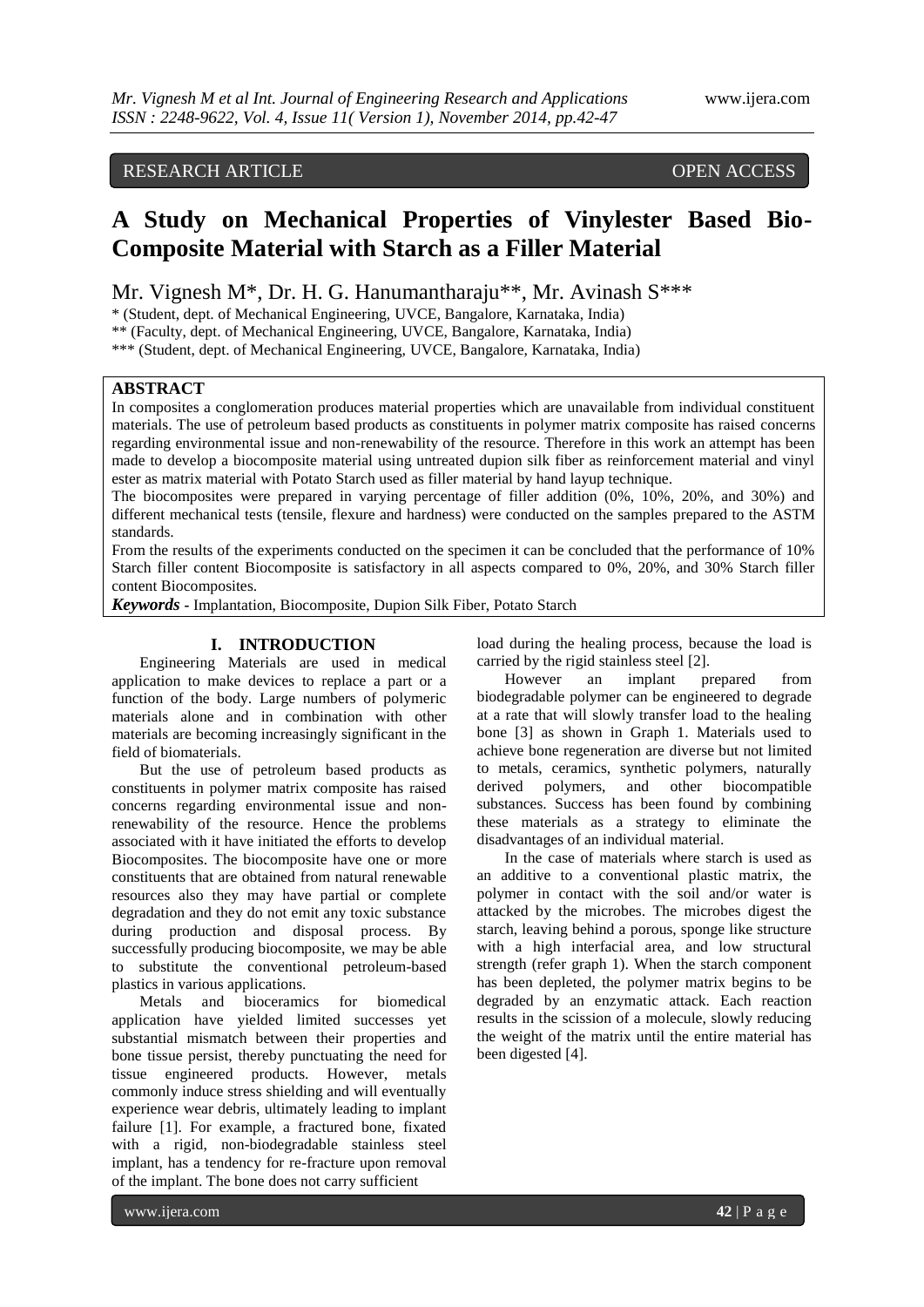

Graph 1: Mechanical Strength vs Time for Bone and Plate

The current work is an effort to utilize the natural renewable resources to develop biocomposite material for biomedical applications such as bone Plates, bone screws material for both internal, external fixations. The dupion silk fiber is a natural fiber, it is used as reinforcement in vinyl ester resin matrix and starch is used as fillers.

# **II. PREPARATION OF BIOCOMPOSITES**

#### **2.1. MATERIALS**

Unsaturated vinylester resin was selected as matrix material, Dupion silk fibers as reinforcement and Potato Starch as filler material.

Vinyl ester resins having density  $1.05$  g/cm<sup>3</sup> are becoming increasingly important for fibre reinforced composites. They combine the excellent mechanical, chemical and solvent resistance properties of epoxy resins with the properties found in the unsaturated polyester resins. The chemical structure of vinylester resin is shown in Fig.1



resin

Silk Dupioni is a type of silk fiber created with the threads from two different silk worms. When two worms spin their cocoons close together, the fibers get tangled up; these naturally tangled fibers are then used together to make the silk thread. In spite of its delicate appearance, silk is relatively robust; the thread is rougher than regular silk as shown in Fig.2.

Starch is the major carbohydrate reserve in plants, and represents one of the main sources of energy to sustain life. Bread, potato, rice and pasta are examples of the importance of starch in our society. Starch has also been extremely important for centuries in numerous non-food applications, for example, as glue for paper and wood, and as gum for the textile industry. Starch-based biodegradable polymers have been widely investigated in bone

tissue engineering. They have good Biocompatibility, Biodegradable and its degradation products are nontoxic.

| SI.<br>No. | <b>MATERIALS</b>  | <b>SUPPLIERS</b>       |
|------------|-------------------|------------------------|
| 1          | Unsaturated       |                        |
|            | Vinylester Resin  |                        |
| 2          | Cobalt napthalate | Naphtha Resins $\&$    |
|            | accelerator       | Chemicals (p),         |
| 3          | Methyl Ethyl      | Bangalore, India       |
|            | Ketone peroxide   |                        |
|            | catalyst          |                        |
| 4          | Dupion Silk       | Silk Exchange Office,  |
|            | Fiber             | Bangalore, India       |
| 5          |                   | Polysales, Avenue      |
|            | Potato Starch     | Road Cross, Bangalore, |
|            |                   | India                  |

Table 1: material procurement table

#### **2.2. TECHNIQUE**

The laminates were prepared by the hand lay-up technique using the rectangular box. The rectangular box of dimension 19cm×12cm is cleaned with soft brush. A layer of wax is coated on the cleaned surface for the easy removal of the laminate after curing.

Weighed quantity of Potato Starch (fillers), Methyl ethyl ketone peroxide (catalyst), Cobalt napthalate (accelerator) are added to Vinyl ester resin taken in the bowl and stirred well for uniform distribution. The weight of constituents to be taken for each specimen is shown in Table 2 and Table 3. The catalyst and accelerator is taken at 1ml each for the 100 g of vinyl ester resin taken.

The first layer of Vinyl ester resin mixture is coated on the wax, later Dupion silk fibers shown in fig. 2 are placed in the mould and the resin mixture is poured and distributed uniformly. Same procedure is repeated until the desired thickness is obtained. Alternate layers of resin and Dupion silk fiber are placed.



Figure 2: raw dupion silk fibers

The laminate is cured under light pressure for 2 hrs, followed by curing at room temperature for 24 hours. By following the same procedure as said above bio-composite material having filler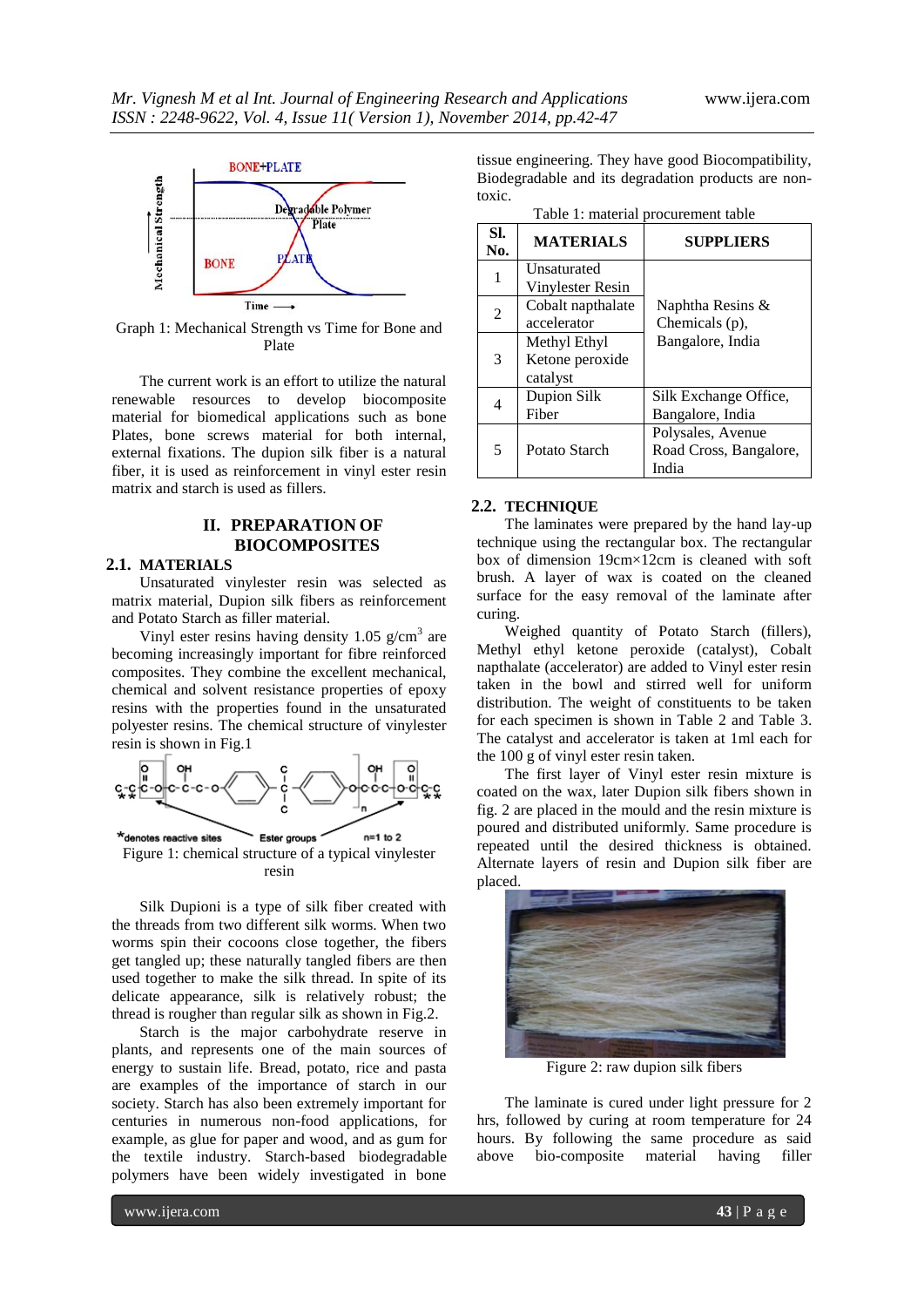composition of 0%, 10%, 20% and 30% is prepared. Fig.3 shows the final laminate.



Figure 3: prepared biocomposite laminate

The prepared Bio-Composite materials are cut into standard ASTM Dimensions using abrasive water jet machining.

# **2.3. SAMPLE PREPARATION CALCULATION**

- Density of vinyl ester resin =  $1.05$  g/cm<sup>3</sup>
- Density of potato starch =  $1.43$  g/cm<sup>3</sup>
- Density of silk fiber = 1.33 g/cm<sup>3</sup>
- Volume of the mold,  $V = 190 \times 120 \times 3.5 =$ 79800 mm<sup>3</sup> = 79.8 cm<sup>3</sup> = 80 cm<sup>3</sup>

#### Table 2: Composition of Biocomposite

| Samples | $%$ of | $%$ of | $%$ of  |
|---------|--------|--------|---------|
|         | Resin  | Fiber  | Fillers |
|         | 90     | 10     |         |
| В       | 80     | 10     | 10      |
| ⊂       | 70     | 10     | 20      |
|         | 60     | 10     | 30      |

#### Table 3: Density Calculation of Samples

| Mass of<br>Resin<br>(grams) | Mass of<br>Fiber<br>(grams) | Mass of<br>fillers<br>(grams) | Total<br>mass<br>(grams) | Density<br>$(g/cm^3)$ |
|-----------------------------|-----------------------------|-------------------------------|--------------------------|-----------------------|
| 75.6                        | 10.64                       |                               | 86.24                    | 1.078                 |
| 67.2                        | 10.64                       | 11.44                         | 89.28                    | 1.116                 |
| 58.8                        | 10.64                       | 22.88                         | 92.32                    | 1.154                 |
| 50.4                        | 10.64                       | 34.32                         | 95.36                    | 1.192                 |

# **III. EXPERIMENTATION**

Mechanical tests such as tensile test, flexural test and hardness tests were conducted on the specimens prepared as per the ASTM standards. The tensile test and flexural test was conducted using J J Lloyd universal testing machine and the hardness test was conducted using Rockwell hardness testing machine. All the tests were carried out at room temperature.



Figure 4: J J Lloyd UTM

# **3.1. TENSILE TEST**

Tensile tests on composite specimens were carried out according to ASTM–D 638 standard to determine tensile strength and to observe the behavior of biocomposites under load.



Figure 5: standard tensile specimen dimensions

#### **3.2. FLEXURAL TEST**

Flexural tests on composite specimens were carried out according to ASTM D-790 standard.



Figure 6: standard flexural specimen dimensions

# **3.3. ROCKWELL HARDNESS TEST**

The Rockwell hardness is determined by the depth of the indentation in the test material resulting from application of a given force on a specific indenter.

# **IV. RESULT AND DISCUSSION**

In this section the results obtained from tension, Flexural and Hardness tests are tabulated and represented graphically to analyze the behavior of Biocomposites.

#### **4.1. TENSILE TEST**

The peak load and tensile strength obtained from tensile test conducted on the prepared specimens is tabulated in Table 4.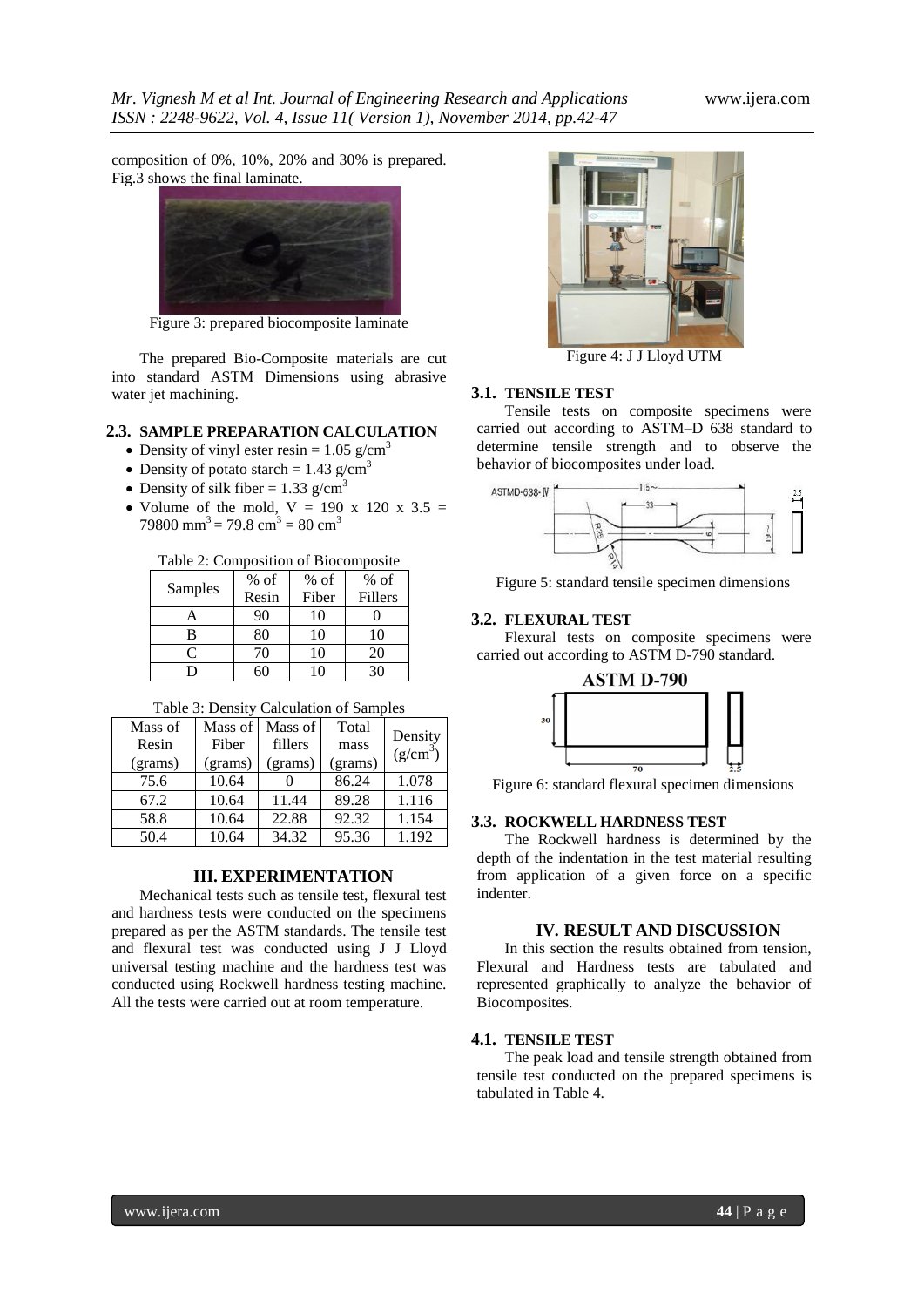| Table 4: Tensile Strength readings of each trail |                    |             |                      |
|--------------------------------------------------|--------------------|-------------|----------------------|
|                                                  |                    | <b>PEAK</b> | <b>TENSILE</b>       |
| <b>SAMPLE</b>                                    | <b>TRIALS</b>      | <b>LOAD</b> | <b>STRENGTH</b>      |
|                                                  |                    | (N)         | (N/mm <sup>2</sup> ) |
| A                                                | <b>TRIAL 1</b>     | 313         | 13.55                |
|                                                  | TRIAL <sub>2</sub> | 432         | 17.36                |
| В                                                | <b>TRIAL 1</b>     | 809         | 33.72                |
|                                                  | TRIAL <sub>2</sub> | 882         | 37.70                |
| $\mathcal{C}_{\mathcal{C}}$                      | TRIAL <sub>1</sub> | 792         | 37.70                |
|                                                  | TRIAL <sub>2</sub> | 669         | 28.60                |
|                                                  | TRIAL <sub>1</sub> | 658         | 26.12                |
|                                                  | TRIAL <sub>2</sub> | 451         | 18.33                |

The prepared tensile test specimens before and after the tensile test experiment is shown in the Fig.7



BEFORE TESTING AFTER TESTING Figure 7: tensile specimen before and after test

# 4.1.1. EFFECT OF PEAK LOAD

From Graph 2 it can be observed that at all filler content the highest Peak Load is for 10% filler content bio-composite with a value of 845.5 N.



Graph 2: peak load vs starch filler

# 4.1.2. EFFECT OF ULTIMATE TENSILE STRENGTH

From Graph 3 it can be observed that at all filler content the highest Ultimate Tensile Strength is for 10% filler content bio-composite with a value of 35.71 Mpa.



Graph 3: tensile strength vs starch filler

# **4.2. FLEXURAL TEST**

The peak load and flexural strength obtained from flexural test conducted on the prepared specimens is tabulated in table 5.

| I avie 5. Hexulai stieligui readiligs of each trafi |                    |             |                      |
|-----------------------------------------------------|--------------------|-------------|----------------------|
|                                                     |                    | <b>PEAK</b> | <b>FLEXURAL</b>      |
| <b>SAMPLE</b>                                       | <b>TRIALS</b>      | LOAD        | <b>STRENGTH</b>      |
|                                                     |                    | (N)         | (N/mm <sup>2</sup> ) |
| А                                                   | TRIAL 1            | 222         | 37.82                |
|                                                     | TRIAL <sub>2</sub> | 217         | 35.13                |
| B                                                   | <b>TRIAL 1</b>     | 102         | 19.77                |
|                                                     | TRIAL <sub>2</sub> | 93          | 18.37                |
| $\subset$                                           | TRIAL 1            | 141         | 30.94                |
|                                                     | TRIAL <sub>2</sub> | 71          | 12.67                |
| D                                                   | TRIAL 1            | 107         | 17.39                |
|                                                     | TRIAL <sub>2</sub> | 108         | 17.60                |

Table 5: flexural strength readings of each trail

The prepared flexural test specimens before and after the flexural test experiment is shown in the fig.8





BEFORE TESTING **AFTER TESTING** Figure 8: flexural specimen before and after test

# 4.2.1. EFFECT OF PEAK LOAD

From Graph 4 it can be observed that at all filler content the highest Peak load is for 0% filler content bio-composite with a value of 219.5N. For other combinations the value of peak load is almost the same.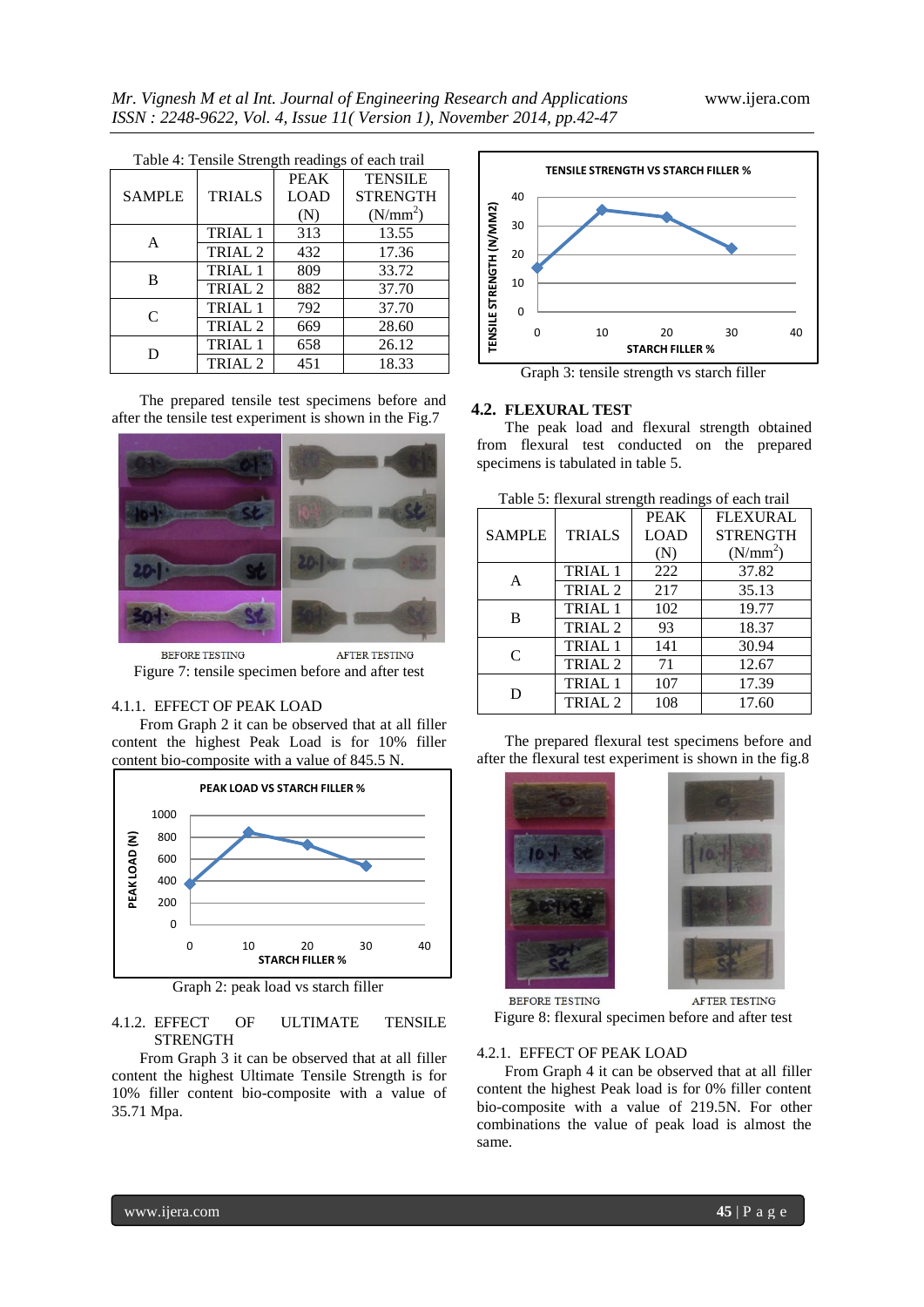

Graph 4: peak load vs starch filler

#### 4.2.2. EFFECT OF FLEXURAL STRENGTH

From Graph 5 it can be observed that at all filler content the highest Flexural Strength is for 0% filler content bio-composite with a value of 36.475 Mpa.



Graph 5: Flexural Strength vs Starch Filler

# **4.3. HARDNESS TEST**

Hardness is a surface property and is a measure of wear resistance on the surface of the composite. From Graph 6 it can be observed that the hardness value reduces from 0% filler content up to 20% and then increases from that point. The measured hardness number test results are shown in Table 6.



| <b>SPECIMEN</b> | <b>COMPOSITION</b>    | <b>HRBN</b> |
|-----------------|-----------------------|-------------|
| А               | Vinylester resin $+$  | 22.5        |
|                 | Dupion silk fiber     |             |
|                 | Vinylester resin $+$  |             |
| в               | Dupion silk fiber +   | 20.5        |
|                 | 10% Starch            |             |
|                 | Vinylester resin $+$  |             |
| C               | Dupion silk fiber +   | 19.5        |
|                 | 20% Starch            |             |
|                 | Vinylester resin $+$  |             |
|                 | Dupion silk fiber $+$ | 25          |
|                 | 30% Starch            |             |

# **4.4. MORPHOLOGICAL CHARACTERISTICS**

Below figures show the micrograph of sample revealing the morphology of Potato Starch Granules and silk fiber reinforcement.



Figure 9: Potato Starch Granules & Silk fibers at 1000 magnification



Figure 10: SEM micrograph of untreated Dupion silk fiber

The Micrographs reveal that the bonding between reinforcement and matrix is poor and the starch granules are attracted towards the fibers since both are hydrophilic in nature.

# **V. CONCLUSION**

- Bio-composites can supplement and eventually replace petroleum based composite materials in several applications thus offering new agricultural, environmental, manufacturing and consumer benefits.
- MECHANICAL TEST
	- o Tensile test For all the Bio-composites tested, it is observed that the Peak Load and tensile strength increases up to 10% filler